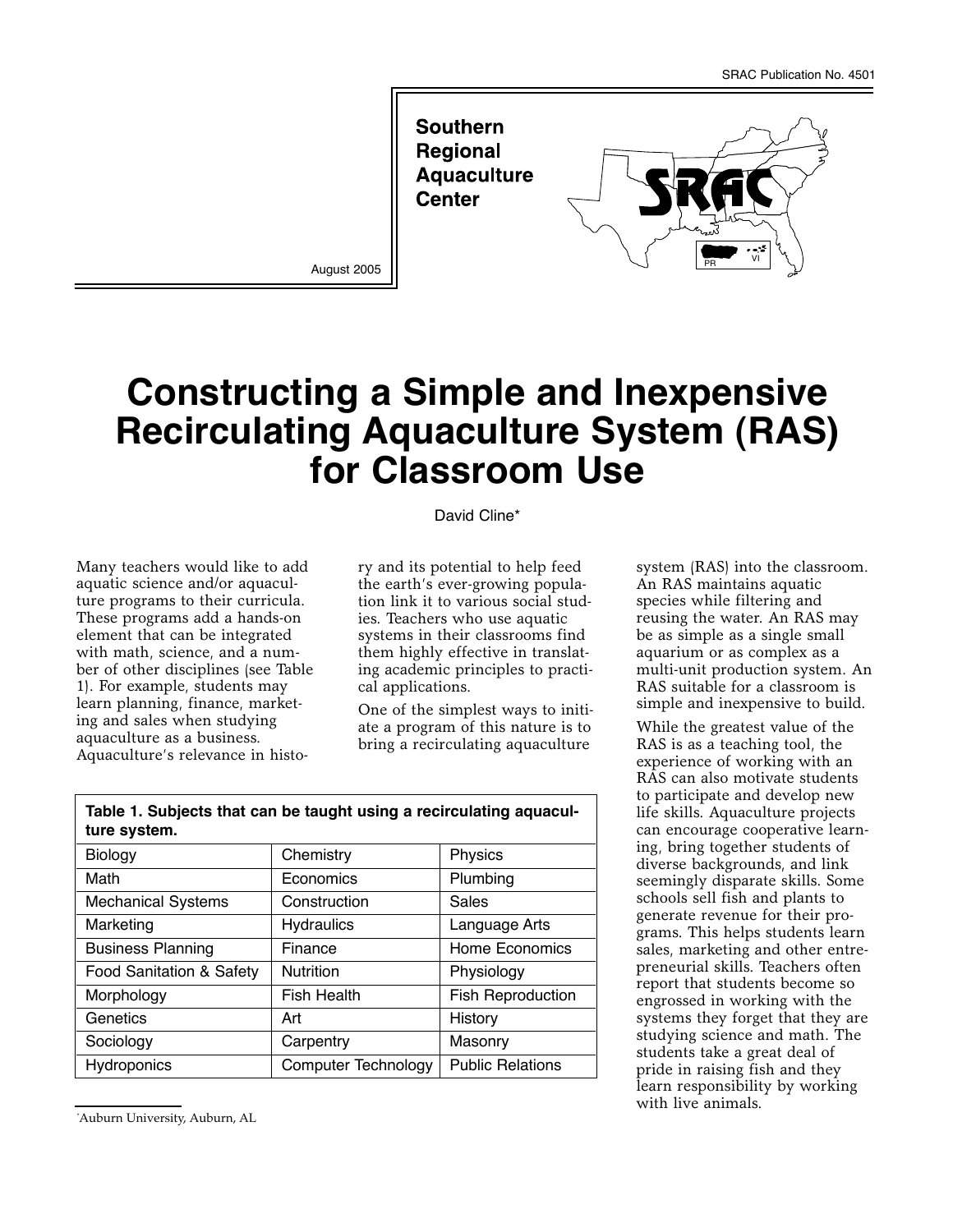## **System components**

A simple RAS system can be constructed from items available at nearly any home improvement store. Step-by-step instructions for building a system are described and illustrated below. There are many other options and variations one might use, but the system shown here has been classroom tested. Every RAS must include components to hold the fish, remove the solid wastes (mechanical filter), remove the dissolved nitrogenous wastes (biological filter), circulate the water, maintain the temperature, and aerate the water if necessary. Figure 1 illustrates these components and shows the path the water will follow as it travels through the system. Photo 1 shows the completed system.



*Photo 1. Completed system.*



*Figure 1. A simple RAS system illustrating the components and showing the path the water follows as it travels through the system.*

The first component is the culture vessel or fish barrel where the fish are housed. The water is lifted from the bottom of the fish barrel (by the pump) to a plastic bucket supported by plywood on the top of the filter barrel. In this bucket (mechanical filter) the water must pass through several layers of filter material that capture the uneaten feed and solid feces. Once through the filter pads, the water leaves the bucket by going through holes in the bottom of a 3-inch pipe and then out the stand pipe in the center of the bucket. The water then travels to the bottom of the filter barrel and must pass though the biofilter media (to remove nitrogenous wastes) before returning to the fish barrel.

These are the tools required to build the system:

- PVC pipe cutter or hacksaw
- Extension cord
- Goggles or safety glasses
- Saber saw or Sawzall®
- Electric drill
- Ruler or tape measure
- Hole saw to cut  $1\frac{1}{4}$  and  $1\frac{1}{2}$  inch
- Drill bits, <sup>1</sup>/<sub>4</sub>-inch
- Teflon® tape
- Marker
- Sandpaper
- Rubber gloves
- Screwdriver (to match bolt heads)
- Pliers or <sup>3</sup>/<sub>16</sub>-inch ratchet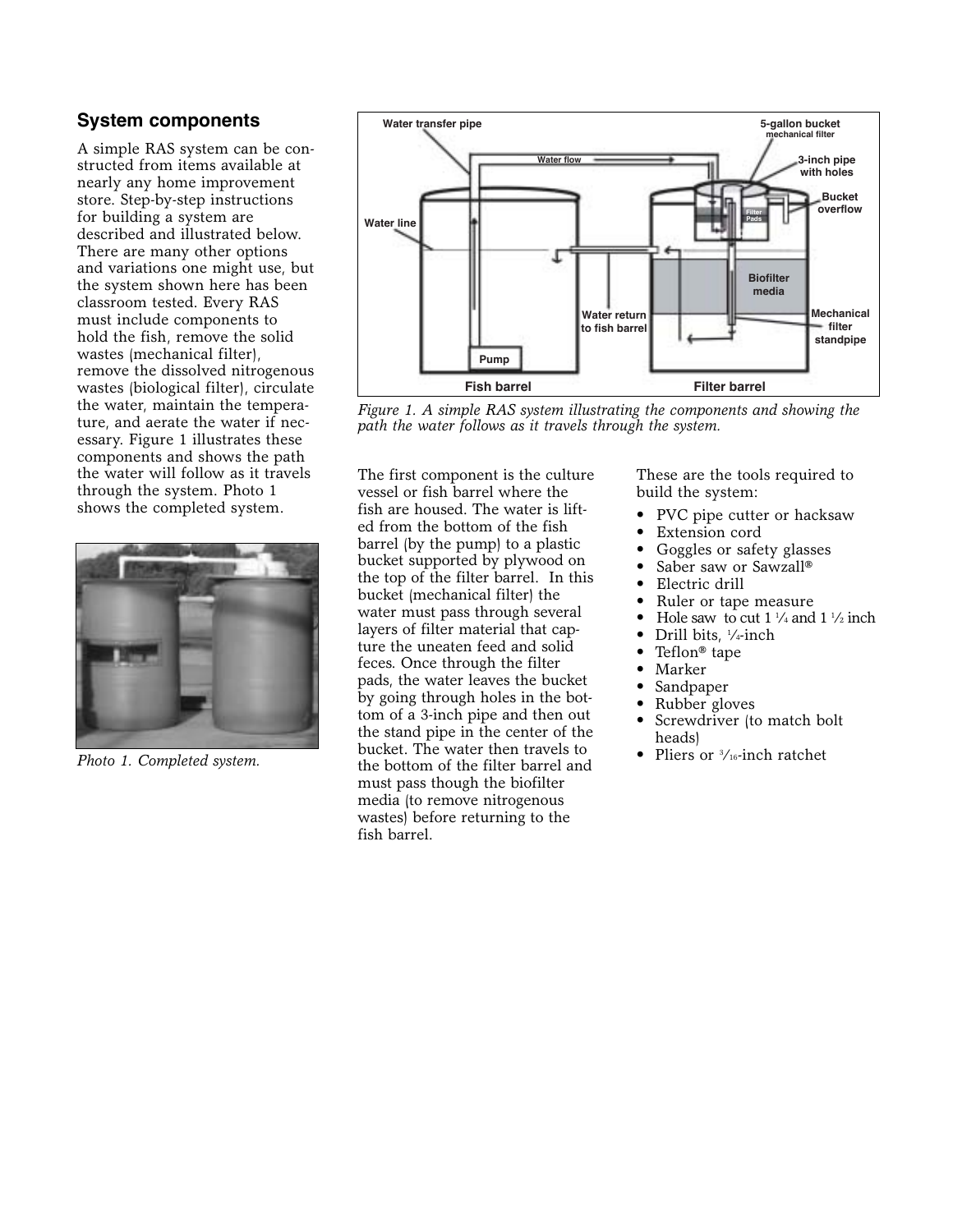**Table 2. Parts list for a small recirculating aquaculture system.**

| <b>Materials</b>           |                             |                                          |
|----------------------------|-----------------------------|------------------------------------------|
| Quantity                   | <b>Size</b>                 | <b>Description</b>                       |
| 2                          | 55-gallon                   | Plastic barrels                          |
|                            | 5-gallon                    | Plastic bucket                           |
|                            | 2-foot x 2-foot piece       | 1/ <sub>2</sub> -inch plywood            |
|                            | 200 to 600 gallons per hour | Water pump with 3/4-inch outlet          |
| 1 (optional but desirable) | 2 outlets                   | Deep-water air pump                      |
| 2                          | 1- to $2$ -inch             | Airstones                                |
| $\mathcal{P}$              | 30 inches long              | Airline tubing to fit pump and airstones |

| Piping        |       |                         |                                                             |
|---------------|-------|-------------------------|-------------------------------------------------------------|
| Quantity      | Label | Length                  | <b>Description</b>                                          |
|               | А     | 22 inches               | 1-inch pvc pipe - filter downspout                          |
|               | в     | 10 inches               | 1-inch pvc pipe – filter level control pipe                 |
|               | D     | 2 inches                | 1-inch pvc pipe - bucket overflow female to down elbow      |
| $\mathcal{P}$ | E     | 7 inches                | 1-inch pvc pipe - bucket overflow downspout, water return   |
|               | E     | 27 inches               | $\frac{3}{4}$ -inch pvc pipe – pump horizontal              |
|               | G     | 35 inches               | $\frac{3}{4}$ -inch pvc pipe – pump vertical riser          |
|               | н     | 3 inches                | $\frac{3}{4}$ -inch pvc pipe – pump downspout to filter     |
|               | C     | 13 $\frac{1}{2}$ inches | 3-inch pvc pipe – outer sleeve of filter level control pipe |

| <b>Fittings</b> |       |                     |                                                                                                                                      |
|-----------------|-------|---------------------|--------------------------------------------------------------------------------------------------------------------------------------|
| Quantity        | Label | <b>Size</b>         | <b>Description</b>                                                                                                                   |
| 4               |       | 1-inch              | Slip/threaded female – filter bottom, overflow outside, inside water returns                                                         |
| 5               | J     | 1-inch              | Slip/threaded male – one at each end of water return, filter overflow, filter<br>bottom                                              |
|                 | Κ     | 1-inch              | 90-degree elbow - filter overflow                                                                                                    |
| $\mathcal{P}$   |       | $1$ -inch           | Tee eliminators (from Aquatic Ecosystems) to fit in 1 1/ <sub>2</sub> -inch hole, or equivalent<br>bulkhead fittings for 1-inch pipe |
|                 | м     | $\frac{3}{4}$ -inch | Slip/threaded female - for pump outlet                                                                                               |
| З               | N     | $\frac{3}{4}$ -inch | 90-degree elbows - pump/water transfer fittings, water return directional                                                            |

| Window (optional but desirable) |       |                                            |                                                 |  |
|---------------------------------|-------|--------------------------------------------|-------------------------------------------------|--|
| Quantity                        | Label | <b>Size</b>                                | <b>Description</b>                              |  |
|                                 | O     | $6$ -inch x 20-inch                        | Piece of $\frac{1}{4}$ -inch Lexan <sup>®</sup> |  |
| 20                              | P     | $\frac{3}{16}$ -inch x $\frac{3}{4}$ -inch | Stainless steel bolts                           |  |
| 20                              | Q     | $\frac{3}{16}$ -inch                       | Stainless steel nuts                            |  |
| 20                              | R     | $\frac{3}{16}$ -inch                       | Stainless steel washers                         |  |
| 20                              | S     | $\frac{3}{16}$ -inch                       | Washers                                         |  |
| $\overline{2}$                  |       | <b>Tubes</b>                               | Plumbers Goop® contact adhesive and sealant     |  |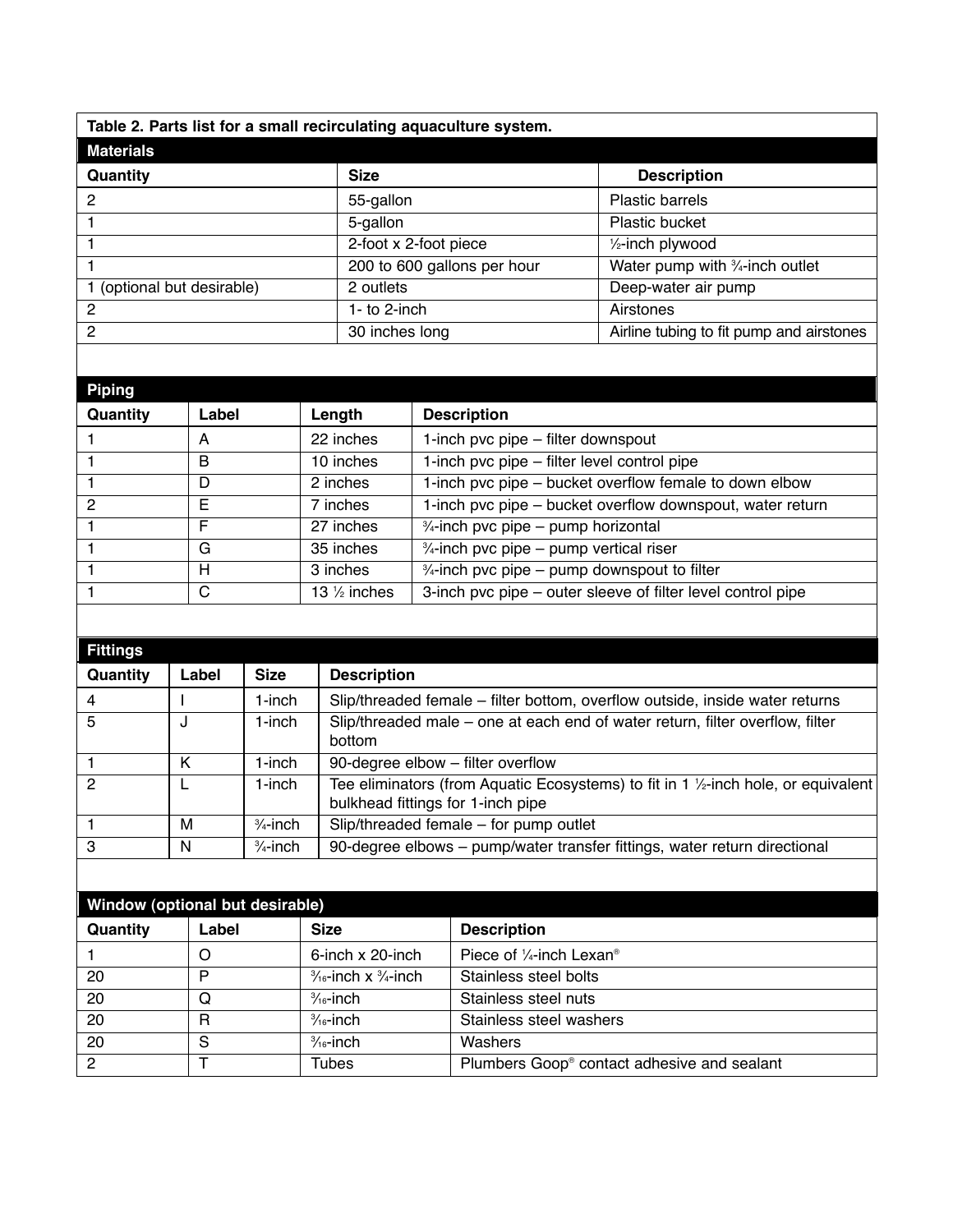## **Instructions**

- 1. Gather and organize necessary tools and parts.
	- a. Gather necessary parts and plumbing supplies. (see Table 2).
	- b. Cut the pipes to the specified length using PVC-pipe cutters or hack saw.
	- c. Label the pipes and fittings with their letter designations.
- 2. Prepare barrels.
	- a. Obtain barrels, preferably from a food or drink processor/bottler, and rinse them thoroughly. You may also use soap barrels from a carwash. Do not use chemical barrels as there may be residue that could be toxic to the fish and/or humans consuming the fish.
	- b. Using a saber saw or Sawzall®, cut the top from one barrel (filter barrel), leaving a 1- to 2-inch rim around the top edge. The rim helps maintain rigidity. (Photo 2b)



*Photo 2b.* 

c. Cut **one-half** of the top out of the other barrel (fish barrel), leaving a 1 - to 2-inch rim around the opening. (Photo 2c)



*Photo 2c.* 

- d. Using a 1 1 ⁄4-inch hole saw (this is an attachment for an electric drill), cut a hole 1 inch back from the center of the remaining half of the barrel top (fish barrel). This will help hold the piping that goes from the pump in the bottom of the fish barrel to the filter barrel. (Photo  $2c$
- e. Smooth rough cut edges with sandpaper to remove burrs and sharp edges.
- f. Using a  $1\frac{1}{2}$ -inch hole saw, cut one hole in each barrel 30 inches from the floor. Gently remove burrs and smooth very lightly with sandpaper. These holes are for the water return from the filter barrel to the fish barrel. (Photo 2f) *Note: If you use traditional bulkhead fittings be sure to check for the appropriate hole size*.



*Photo 2f.* 

g. Insert the tee eliminators (L) into the holes. The holes need to be as uniform and smooth as possible to allow the tee eliminators to seal them properly. (Photo 2g)



*Photo 2g.* 

- 3. Filter barrel assembly
	- a. Place the 5-gallon bucket upside down in the center of the 2-foot x 2-foot piece of plywood and trace around the opening of the bucket. This will be your guide for cutting the hole in the plywood. (Photo 3a)



*Photo 3a.* 

b. Using your traced circle as a guide, cut 1 ⁄4 inch inside the line using your saber saw. Gently remove burrs and smooth very lightly with sandpaper. This will ensure that the lower part of your bucket fits snugly inside the hole while allowing it to be supported by the structural ring on the bucket. You can always make the hole larger, but it is difficult to make it smaller. (Photo 3b)



*Photo 3b.*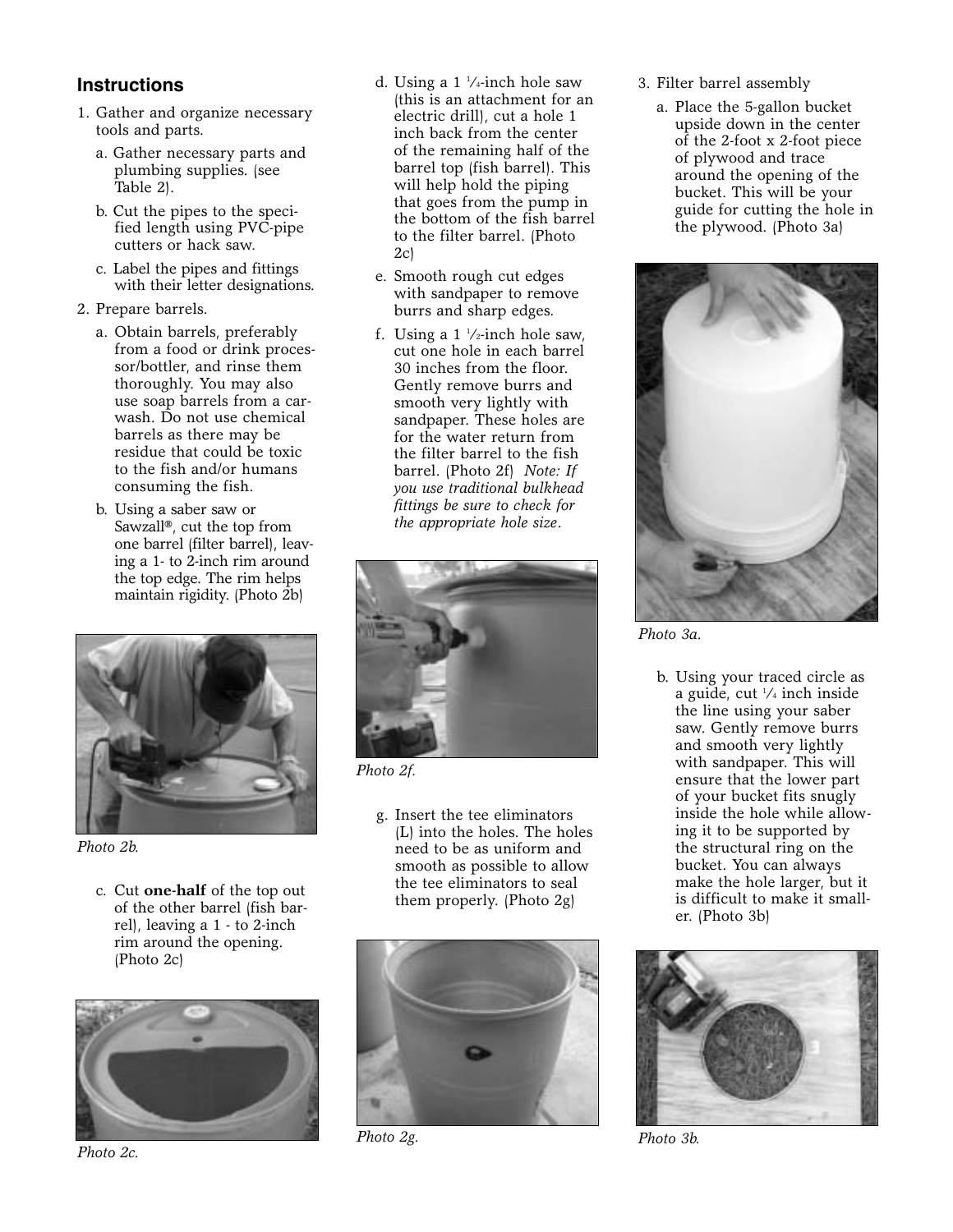c. Using the hole saw, cut a 1 1 ⁄4-inch circular hole in the center of the bottom of the 5 gallon bucket. Gently remove burrs and smooth very lightly with sandpaper. This bucket will serve as the mechanical filter and will direct water to the biological filter below. (Photo 3c)



*Photo 3c.* 

d. Cut another 1 1 ⁄4-inch hole in the side of the 5-gallon bucket between the structural rim and the top of the bucket about 2 inches from the top. Gently remove burrs and smooth very lightly with sandpaper. This hole will be the overflow into the filter barrel in case the mechanical filter gets plugged. (Photo 3d)



*Photo 3d.* 

e. Fit a 1-inch male/slip fitting (J) through the hole in the bottom of the bucket and secure it on the inside with a 1-inch female/slip fitting (I). This joint does not have to be watertight because any leaks will fall into the filter barrel. (Photo 3e)



*Photo 3e.* 

f. Repeat this procedure for the hole on the side of the bucket. This joint, however, should be as watertight as possible to prevent water from leaking between the fitting and the bucket. (Photo 3f)



*Photo 3f.* 

g. Slip the 22-inch piece of 1-inch pipe (A) into the male/slip fitting on the bottom of the bucket. This pipe will direct water from the mechanical filter to the bottom of the biological filter. (Photo 3g)



*Photo 3g.* 

h. Slip the 10-inch piece of 1-inch pipe (B) into the female/slip fitting on the inside bottom of the bucket. This will be the overflow from the mechanical filter into the biological filter portion of the barrel. (Photo 3h)



*Photo 3h.* 

i. Using the 13 1 ⁄2-inch piece of 3-inch pipe (C). Draw a line around the pipe 3 inches from one end. Holding the pipe securely, drill a number of randomly spaced 1 ⁄4-inch holes in it between the line and the end of the pipe. (Photo 3i)



*Photo 3i.*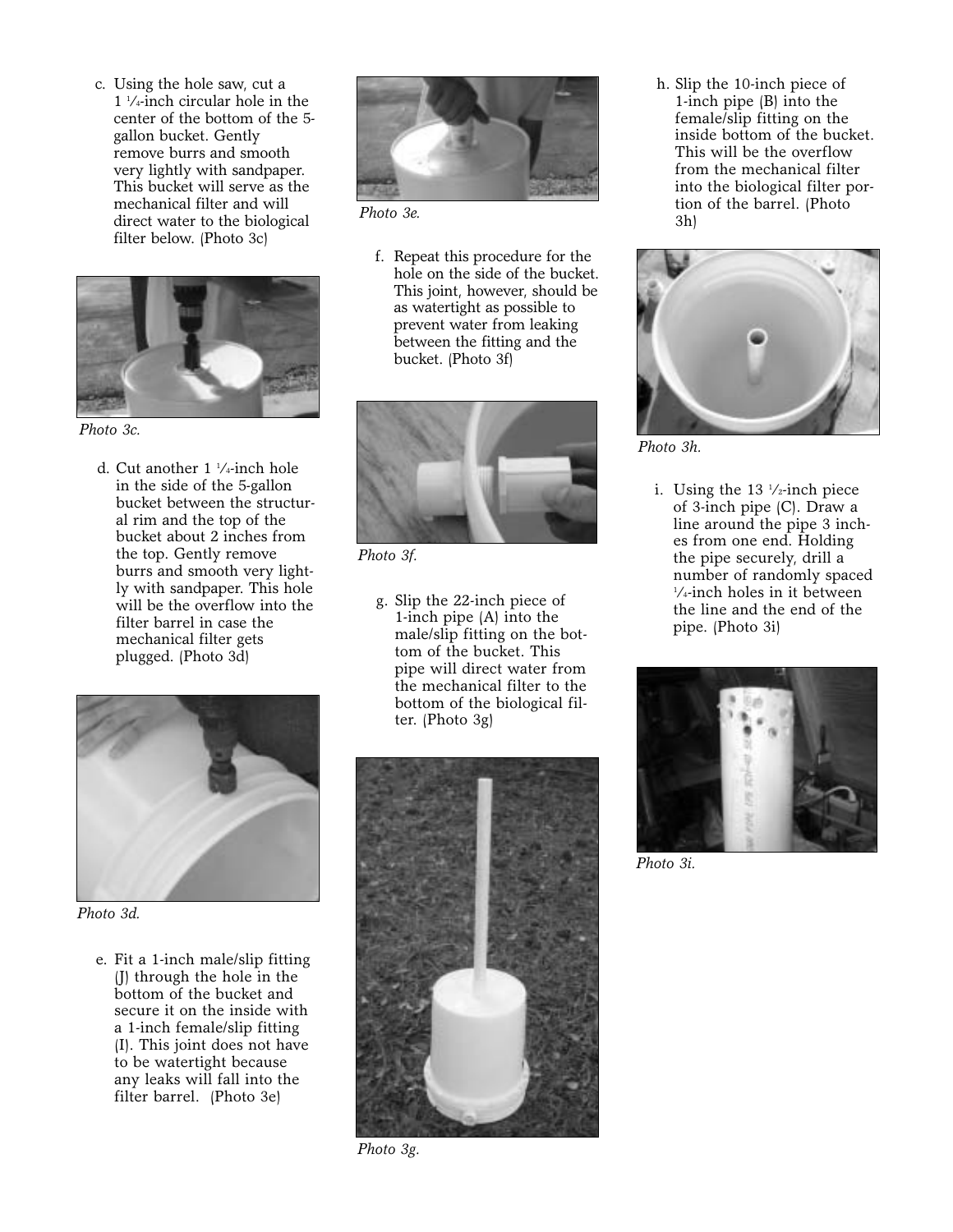j. Place the 3-inch pipe, holes toward the bottom, inside the bucket over the top of the 1-inch center pipe. This outer pipe forces the water to travel through the mechanical filter media to the bottom of the bucket before overflowing into the barrel below. (Photo 3j)



*Photo 3j.* 

- 4. Mechanical filter emergency overflow assembly
	- a. Place the 2-foot by 2-foot board over the top of the filter barrel.
	- b. Place the bucket into the hole in the plywood. It should rest securely on the structural rim of the bucket. If the hole in the plywood is too snug, trim the hole as necessary.
	- c. Fit the 2-inch piece of 1-inch pipe (D) into the male/slip fitting on the outside of the bucket. Push it in as far as possible.
	- d. Place a 1-inch, 90-degree elbow (K) on the other end of this 2-inch piece and secure it with the opening of the elbow directed at the plywood. (Photo 4d)



e. Using the outer edge of the elbow fitting as a guide, trace a circle onto the plywood. Make sure the downward facing elbow on the plywood is situated so as to allow the attached downspout to fit easily inside the rim of the barrel. (Photo 4e)



*Photo 4e.* 

- f. Cut a 1 1 ⁄2-inch hole in the plywood using the traced circle from the elbow as a guide.
- g. Slip a 7-inch piece of 1-inch pipe (E) into the elbow, with the other end dropping through the hole in the plywood. (Photo 4g)



*Photo 4g.* 

- 5. Pump-to-filter assembly
	- a. Place a 3 ⁄4-inch, 90-degree elbow (N) on each end of the 27-inch piece of 3 ⁄4-inch pipe (F) and turn them so they are facing the same direction.
	- b. Slip the 35-inch piece of 3 ⁄4-inch pipe (G) into one of the 90-degree elbows and the 3-inch piece of 3 ⁄4-inch pipe (H) into the other 90 degree elbow.
	- c. Place the 35-inch piece of 3 ⁄4-inch pipe through the hole in the uncut half of the top of the filter barrel. (Photo 5c)



*Photo 5c.* 

#### 6. Attaching the pump

- a. Purchase or locate a pump with a 200- to 600-gallonper-hour flow rate. *The following steps will vary depending on the pump selected.*
- b. If you have a pump with a 3 ⁄4-inch threaded outlet, you can attach a female/slip fitting to the pump and slip the 35-inch piece of 3 ⁄4-inch pipe (G) into the other side.
- c. If you have a pump with a 3 ⁄4-inch non-threaded outlet, you can wrap Teflon® tape around the pump outlet until it is thick enough to slip inside the 3 ⁄4-inch riser pipe. You may also wish to attach a 90-degree elbow to the inlet of the pump over the inlet screen and direct it at a 45-degree angle to the bottom (optional). This will help pick up wastes and debris from the bottom of the tank.

*Photo 4d.*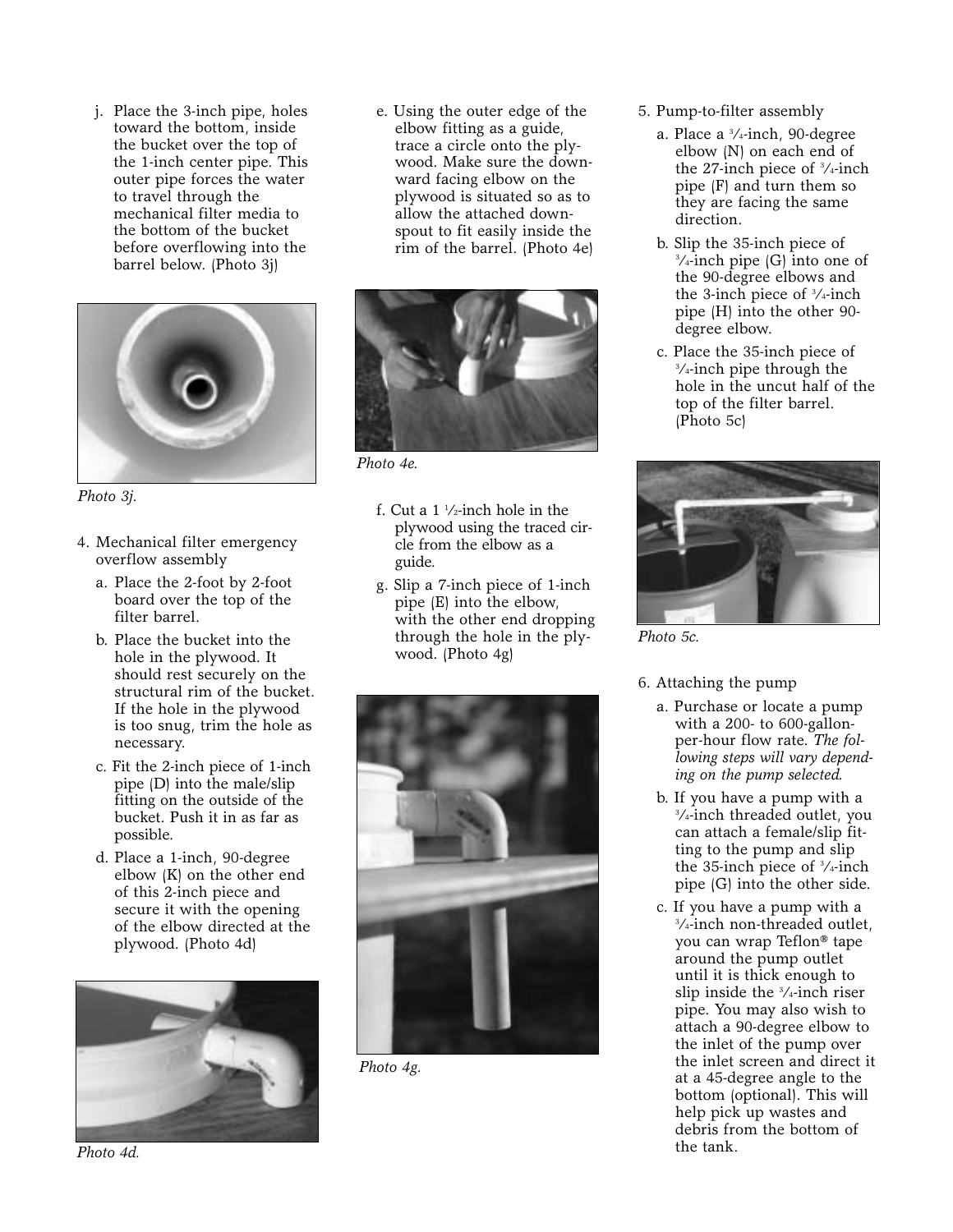- d. If your pump has a 1 ⁄2-inch outlet you will need a bushing/reducer fitting that will reduce the 3 ⁄4-inch riser pipe to match the pump outlet.
- e. If you use a pump with a capacity greater than 500 gallons per hour, you may wish to insert a ball valve in the middle of pipe (F) to control the water flow to the mechanical filter.
- 7. Window installation (optional, but desirable for viewing fish)
	- a. Place the 6-inch x 20-inch piece of Lexan® near the center of the barrel. Lexan® is more flexible than Plexiglas® and is less likely to crack or break during installation. Using a marker, trace the outline onto the side of the barrel. Have someone else hold the Lexan® flat to the curved barrel. (Photo 7a)



*Photo 7a.* 

b. To mark the area to be cut out, measure and make a mark 1 inch in from each of the corners along the sides. Connect these marks with a straight edge to create an inner rectangle that is 1 inch smaller on all sides than the original outline. This leaves a 1-inch overlap to attach and seal the window. (Photo 7b)



*Photo 7b.* 

c. Cut out the inner rectangle using the saber saw. (Photo 7c)



*Photo 7c.* 

d. Smooth any rough edges with sandpaper. (Photo 7d)



*Photo 7d.* 

- e. Hold the Lexan® window firmly to the barrel, taking care to line it up.
- f. Drill the holes at the corners  $\frac{1}{2}$  inch from each corner), first securing them with bolts as you go. (Photo 7f)



*Photo 7f.* 

g. Drill seven holes across the top (2 3 ⁄4 inches apart) and three holes down each side (2  $\frac{1}{2}$  inches apart). (Photo 7g)



*Photo 7g.* 

- h. Remove the window and put on rubber gloves.
- i. Apply Plumber's Goop® liberally around the edge of the opening. (Photo 7i)



*Photo 7i.*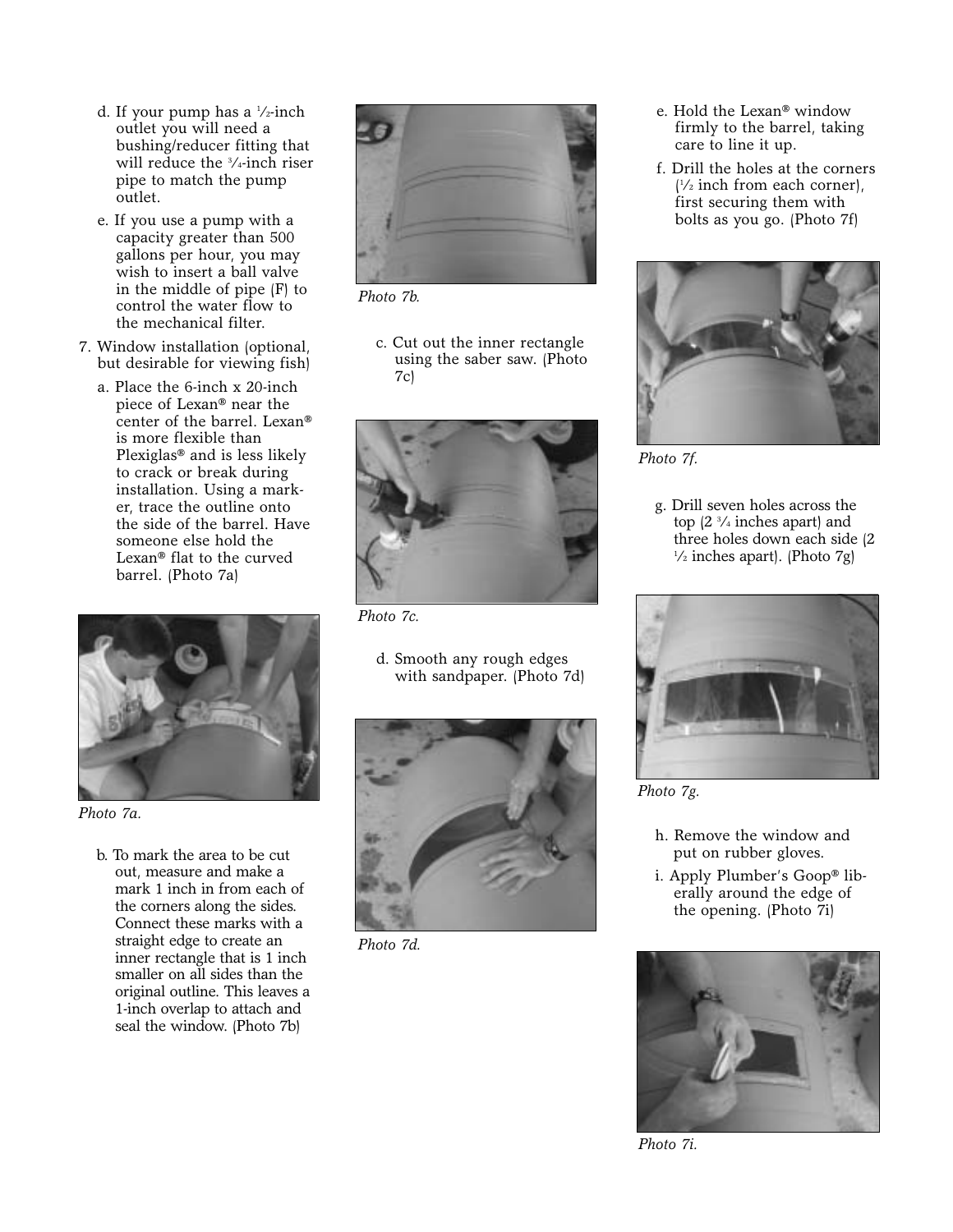- j. Put plenty over the top of the drilled holes. It will take more than half the tube. Work quickly.
- k. Replace the window and line up the holes. Place a drop of Goop® over each hole. Working from one end to the other, place a regular washer on the bolt and thread it through the hole. Secure a stainless steel washer and nut to each bolt on the inside of the barrel. Work quickly to thread and secure bolts before Goop® gets too stiff. (Photo 7k)



*Photo 7k.* 

- l. Allow Goop® to cure for 24 hours before adding any water to the barrels.
- 8. Connecting the barrels
	- a. Thread one of the 1-inch male/slip fittings (J) into each of the tee eliminators. (Photo 8a)



*Photo 8a.* 

- b. Make sure not to cross the threads and secure as tightly as possible. You may want to lubricate the threads with water.
- c. Place the barrels close together and fit the remaining 7-inch piece of 1-inch pipe (E) into each of the male/slip fittings. (Photo 8c)



*Photo 8c.* 

d. Thread one of the 1-inch male slip fittings (J) into the tee eliminator on the inside of the fish barrel. Fit a 3 ⁄4-inch, 90-degree elbow (N) into the slip end of the 1-inch male fiting to direct the returning water in a counterclockwise circular flow pattern. (Note: If

traditional bulkhead fittings are in place, the 90-degree elbow should slide into the female fitting.)

- 9. Finishing up (Photo 9)
	- a. Move the barrels to their final location. Locating the barrels near a drain or sink makes it easier to add or remove water.
	- b. You may wish to consider gluing the pvc pipe joints of the pump-to-filter assembly. This is the only piping under pressure that could come apart. The other fittings should be tight enough that they don't leak. If you do find a leak, you can go back and wrap the screw fittings with Teflon® tape, glue the pipes together, or use the remaining Plumber's Goop® as a patch.
	- c. Fill the fish barrel with water to a few inches below the filter return pipe and check for leaks around the window.
	- d. Put a few gallons of water in the filter barrel and adjust the distance between



*Photo 9.*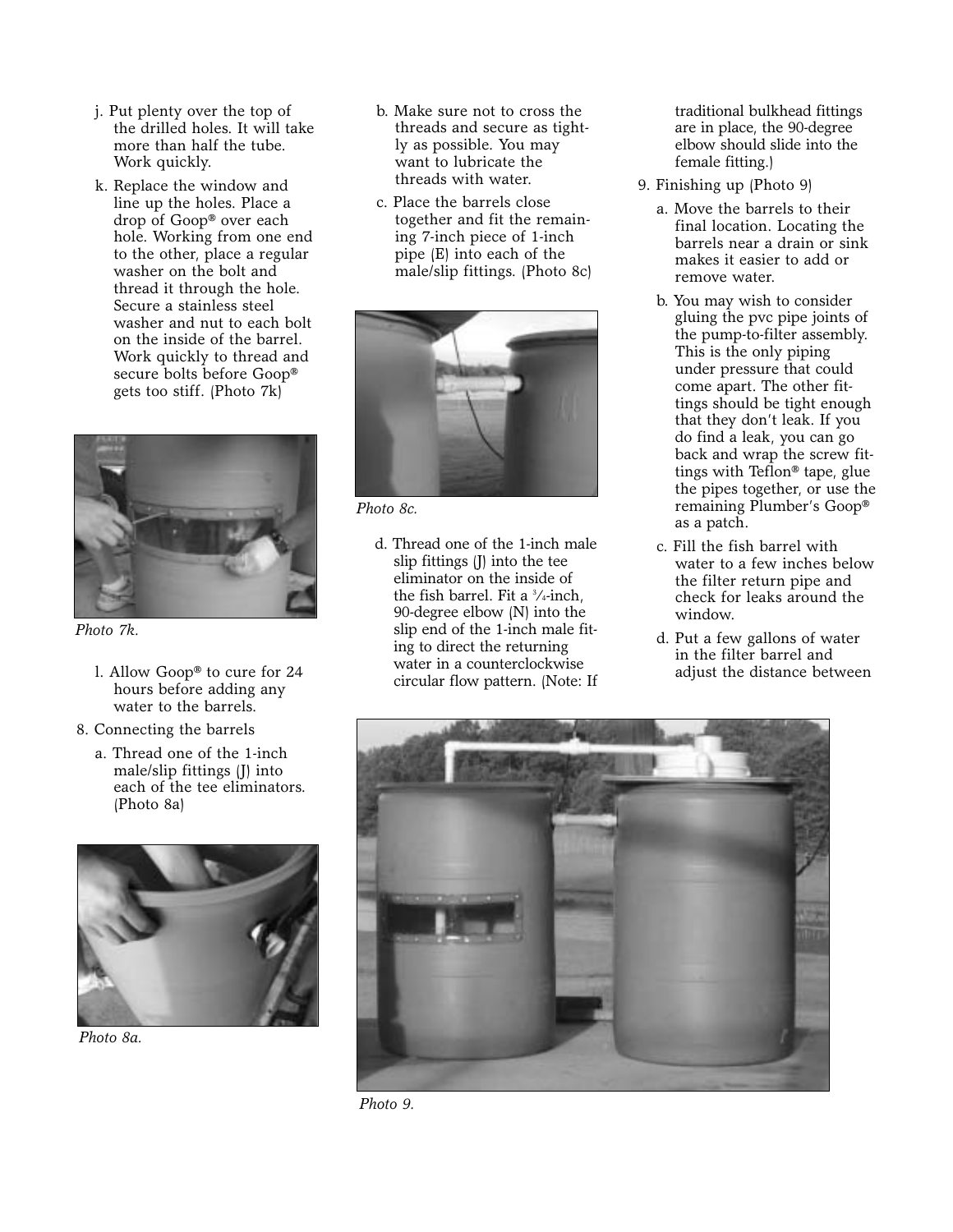the barrels, making sure the connecting pipe fits snugly between the barrels. The barrels are very difficult to move once full, so make sure to put them where you want them to stay. *Note: The full barrels may weigh more than 800 pounds, so make sure there is adequate structural support.*

e. Plug in the pump (in a GFIprotected plug), circulate the water, and check for and repair any leaks.

#### **Breaking in the system**

As with any aquarium or other RAS, there is break-in period. It takes approximately 45 days for a biofilter to colonize with the appropriate bacteria *(Nitrosomonas* and *Nitrobacter*) to break down fish wastes. This break-in phase can be helped along by the addition of a **few** fish to the system. Their waste will provide the food the bacteria need to get established. After the filter is populated with the bacteria, add more fish to the system.

The carrying capacity of the system is generally determined by the filter's ability to remove solids and break down the fish waste, a process called the nitrification cycle. It is described in greater detail in SRAC publication 454, "Recirculating Aquaculture Tank Production Systems: Management of Recirculating Systems." Simply put, if you do a good job of removing the solids from the system with the mechanical filter, the amount of surface area present in the biofilter will determine how much bacteria you can grow, how much you can feed the fish, and, thus, how many pounds of fish the system can hold. A general rule of thumb is that it takes at least 5 square feet

of biomedia to handle 1 pound of fish being fed at 2 percent of body weight per day.

## **Selecting mechanical and biofilter media**

The media for this system were not specified so that individuals could experiment with different media and see what works best for them. Inexpensive possibilities for mechanical filter media include sponges; pillow filling (spun nylon), available in craft stores; floor scrubbing and polishing pads (with no soap or polish residue); or a commercial fiber mat material. Look for a nontoxic material that will allow water to pass though while retaining solids. Also look for materials that can be easily cleaned.

There are a number of possibilities for biofilter material as well. Nontoxic material with a high surface area-to-volume ratio is a good place to start. Finding these materials and calculating the surface area is a great activity for students. Aquaculture supply houses have many materials, but you may be able to find something locally as well. Examples of creative biofilter materials include cut-up soda straws, PVC pipe rings or shavings from a lathe, plastic forks, plastic egg cartons, Styrofoam® packing peanuts (remember they float), etc.

Using 1 cubic foot of commercial biofill (similar to long pvc pipe shavings) that has 250 square feet of surface area per cubic foot, the system could theoretically hold 50 pounds of fish. Using the same volume of 1-inch bioballs with 160 square feet of surface area per cubic foot, the system could theoretically hold 32 pounds of fish. These commercial biomedia materials are relatively expensive (\$30 to \$60 per cubic foot). However, you would have to cut up 322 feet of 1-inch pvc pipe into 1-inch lengths to get the same amount of surface area as 1 cubic foot of biofill material. The cost of the pvc pipe and the effort to cut it up brings the cost of the manufactured material into perspective.

These fish capacity calculations assume that all other water quality parameters are kept at optimum levels. Holding or growing 50 pounds of fish in this system would require the addition of pure oxygen and a variety of other management strategies beyond the scope of this publication. In reality, under typical classroom conditions, this system can be expected to hold 8 to 12 pounds of hardy fish such as tilapia or koi carp. For more information on tank production of tilapia, see SRAC publications 282 and 283. For more information on koi and goldfish, see SRAC publication 7201. If you select a species that requires temperatures outside the range of normal room temperature, you will have to heat or cool the water as necessary. Adding the optional deep-water air pump with an airstone in each tank will enhance the system's performance by helping to supply oxygen to the fish and to the bacteria in the biofilter.

### **System maintenance**

General system maintenance includes keeping track of the water quality and quantity, feeding the fish, and cleaning the mechanical filter as necessary. If one or more water quality parameters moves outside acceptable levels, the easiest solution is to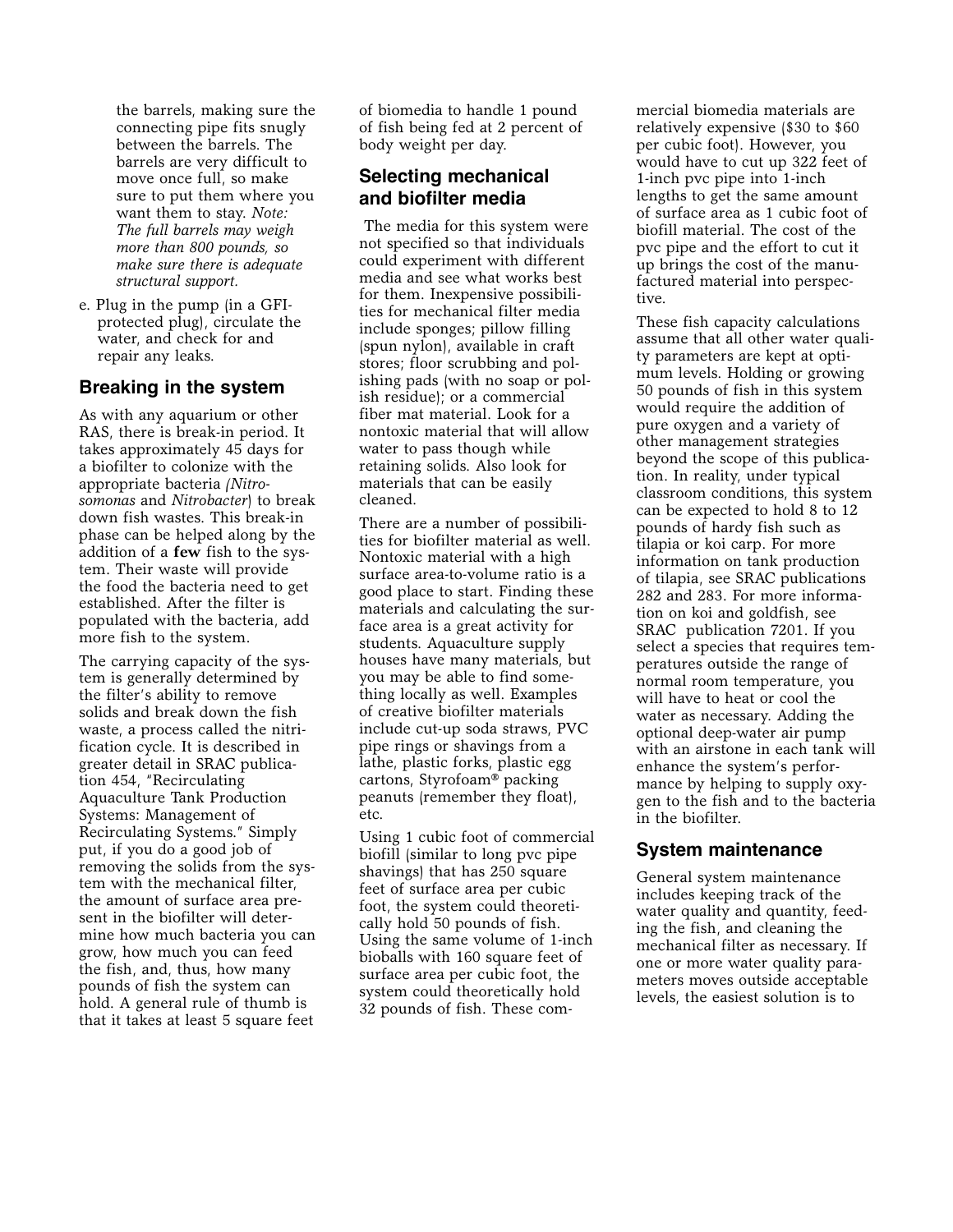exchange some of the water. To avoid problems, you might consider changing about 10 percent of the water each week. If your replacement water contains chlorine, it will be necessary to add a chlorine remover to protect the fish and the bacteria on the filter.

#### **Classroom activities**

Teachers have used the following activities to demonstrate realworld applications of the math and science principles taught in the classroom.

- Determining the volume of fish culture vessels
- Calculating feeding rates and feed conversion ratios (FCR)
- Calculating fish growth rates
- Calculating water flow and exchange rates
- Converting English units to metric units
- Determining the surface area of filter media and culture tanks
- Testing the water and analyzing its chemistry
- Developing graphs from collected data
- Examining the internal and external anatomy of fish

A similar list of activities could be developed for each of the disciplines listed in Table 1. The possibilities are limited only by the knowledge and creativity of the teacher and students.

#### **Conclusion**

A wealth of anecdotal evidence suggests that RAS systems and activities provide exciting opportunities for learning. Teachers who use these systems claim that a number of other valuable, nonacademic lessons are learned as well. They say these systems:

- Motivate marginal students to participate and develop life skills that will enable them to continue their education and/or become productive members of the workforce.
- Give students a sense of responsibility and help them learn the rewards and consequences of that responsibility.

For more information on building and using an RAS for classroom instruction, visit *www.ag.auburn.edu/ras.*

#### **Suggested readings**

SRAC 282, "Tank Culture of Tilapia"

- SRAC 283, "Tilapia: Life History and Biology"
- SRAC 451, "Overview of Critical Considerations"
- SRAC 452, "Management of Recirculating Systems"

SRAC 453, "A Review of Component Options"

- SRAC 454, "Integrating Fish and Plant Culture"
- SRAC 7201, "Species Profile: Koi and Goldfish"
- Soares, S. J., J. K. Buttner and Dale F. Leavitt. 2001. Aquaculture Curricula Resource Guide: A Resource Tool for the Aquacul-ture Educator. Massachusetts Deparment of Food and Agriculture, MA. 59 pp.

Special thanks to Hugh Hammer, Tim Adams and Jim Brooks at the Gadsden State Community College Aquaculture Education and Development Center, and to J. J. Newman of the New Hampshire Cooperative Extension Service, for their help with the system design, assembly and photographs.